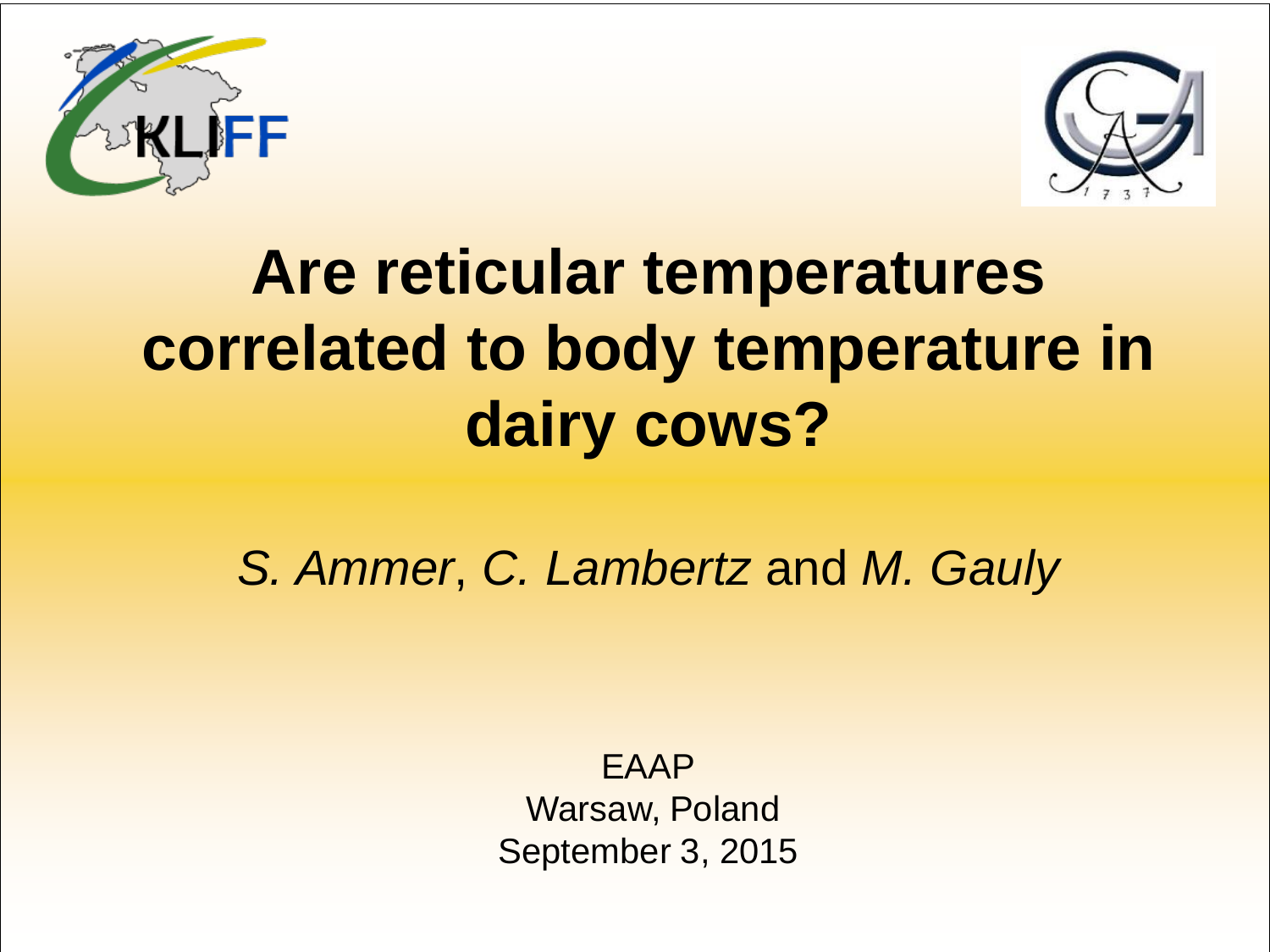





- Body temperature (rectal or vaginal measured) (BT) is still the most common used parameter to monitor animals responses to **physiological** and **environmental** alterations (Nakamura et al., 1983)
- $\rightarrow$  Indicator for health, estrus, heat stress, ... (Lefcourt et al., 1999).

• Physiological BT of dairy cows: 38.6 – 39.2 °C (Piccione & Refinetti, 2003)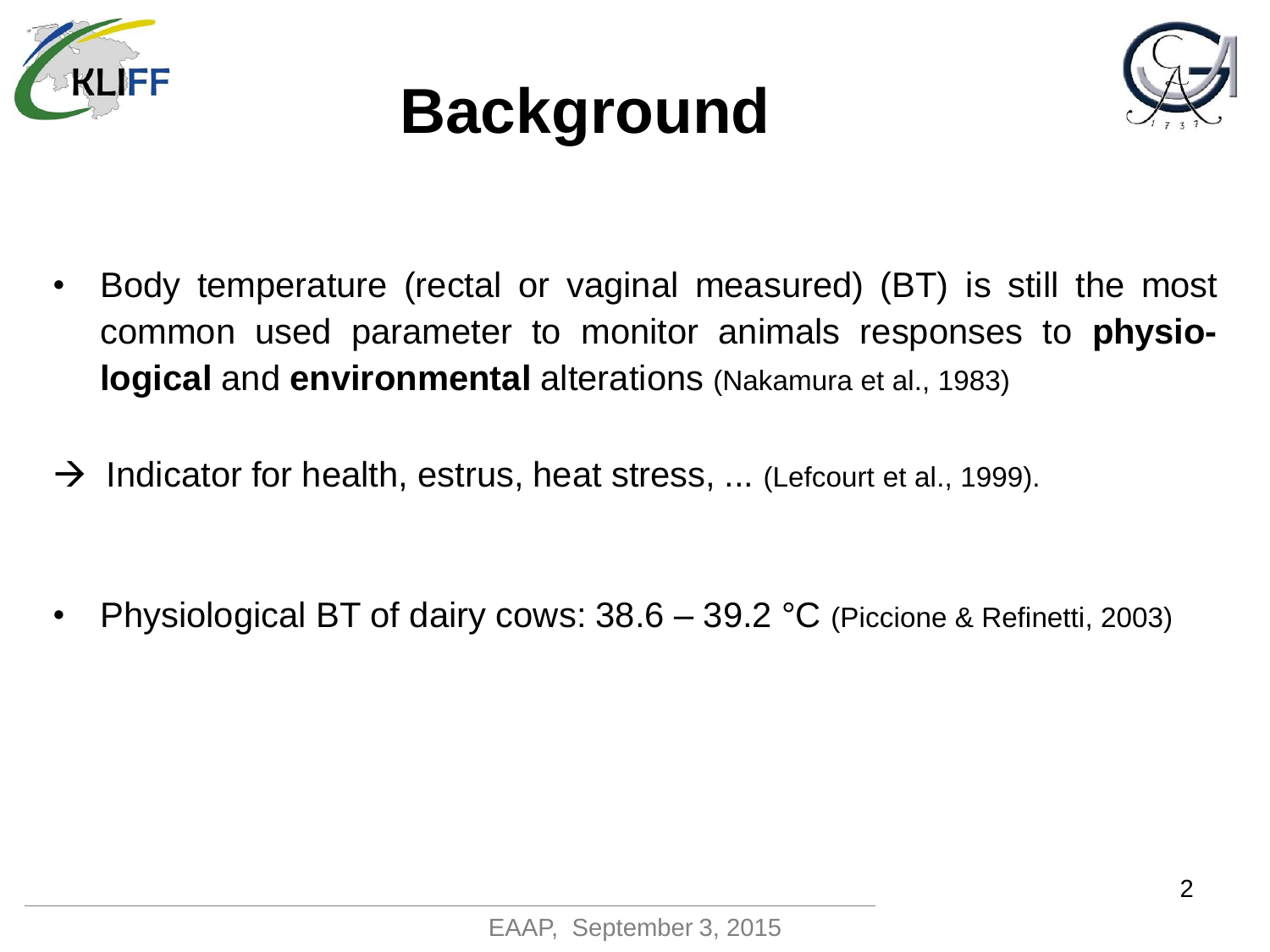



Locations to measure body temperature:



- Automatic and continuous recording
	- $\triangleright$  Labor extensive
- No risk of injury (?)
- **Costs**
- Lifetime (battery)
- Affected by drinking and feeding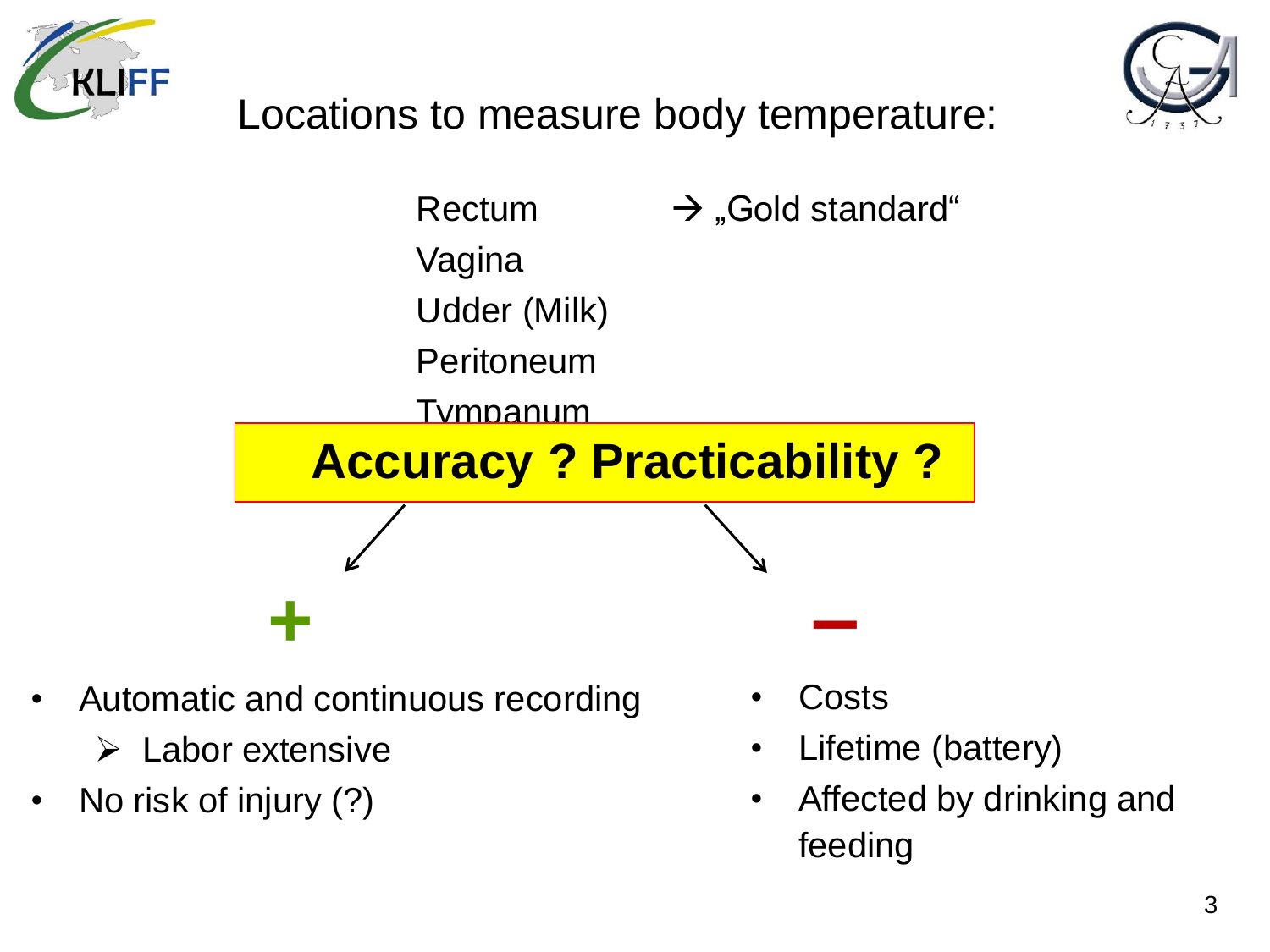



# **Objective**

Comparison of rectal, vaginal and reticular temperatures in dairy cows in relation to daytime and climatic conditions.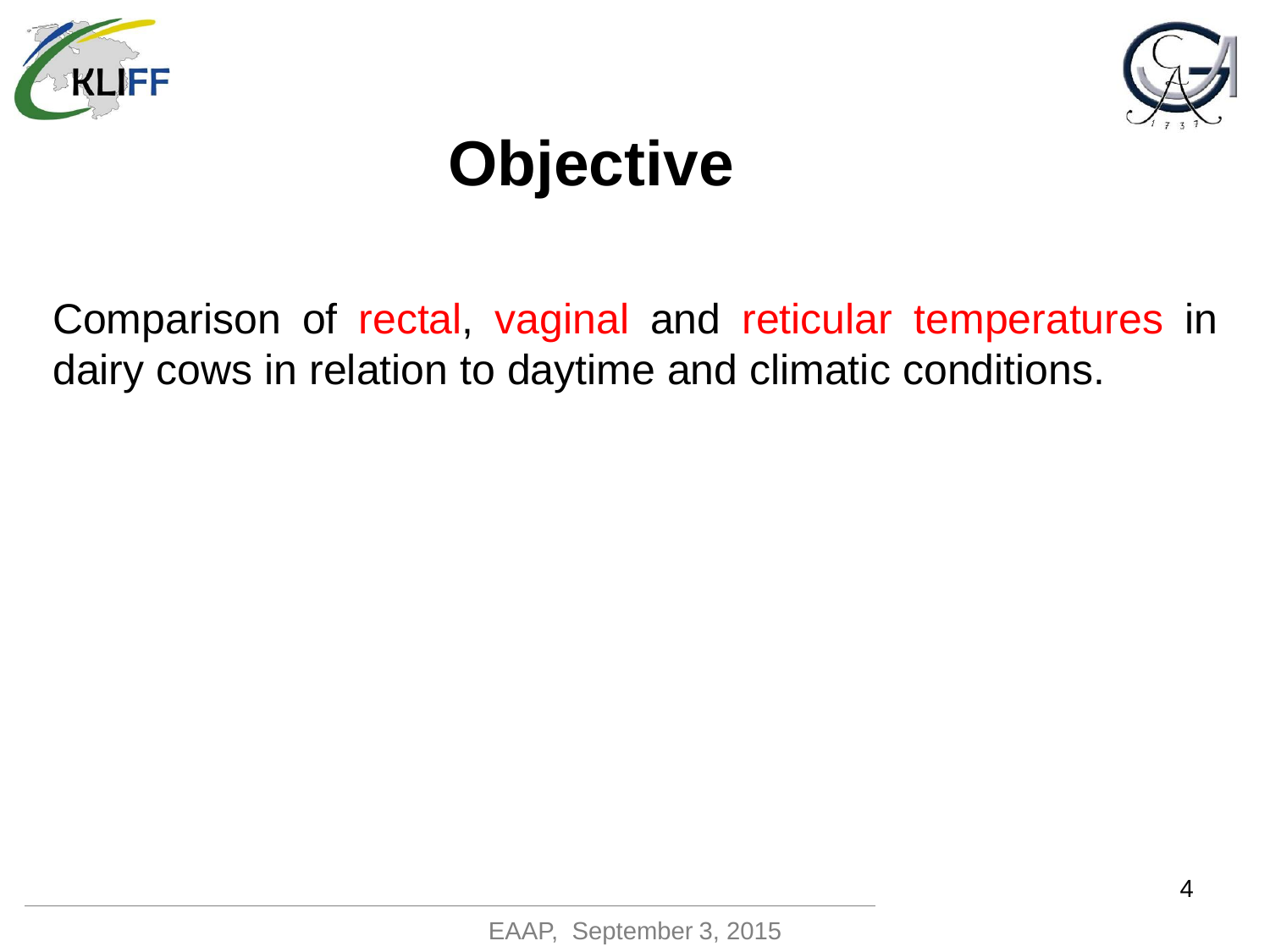

## **Material and methods**



- 12 Holstein-Friesian dairy cows
	- $65.0 \pm 19.0$  DIM
	- $36.4 \pm 10.4$  kg milk/day
- Outdoor loose housing barn, AMS



#### **Climatic conditions**

- 9 Tinytag data logger
- Barn temperature (°C, T) and relative humidity (%, RH) recorded at 15 min intervals
- $\rightarrow$  THI = (1.8 x T + 32) (0.55 0.0055 x RH) x (1.8 x T 26) (NRC, 1971)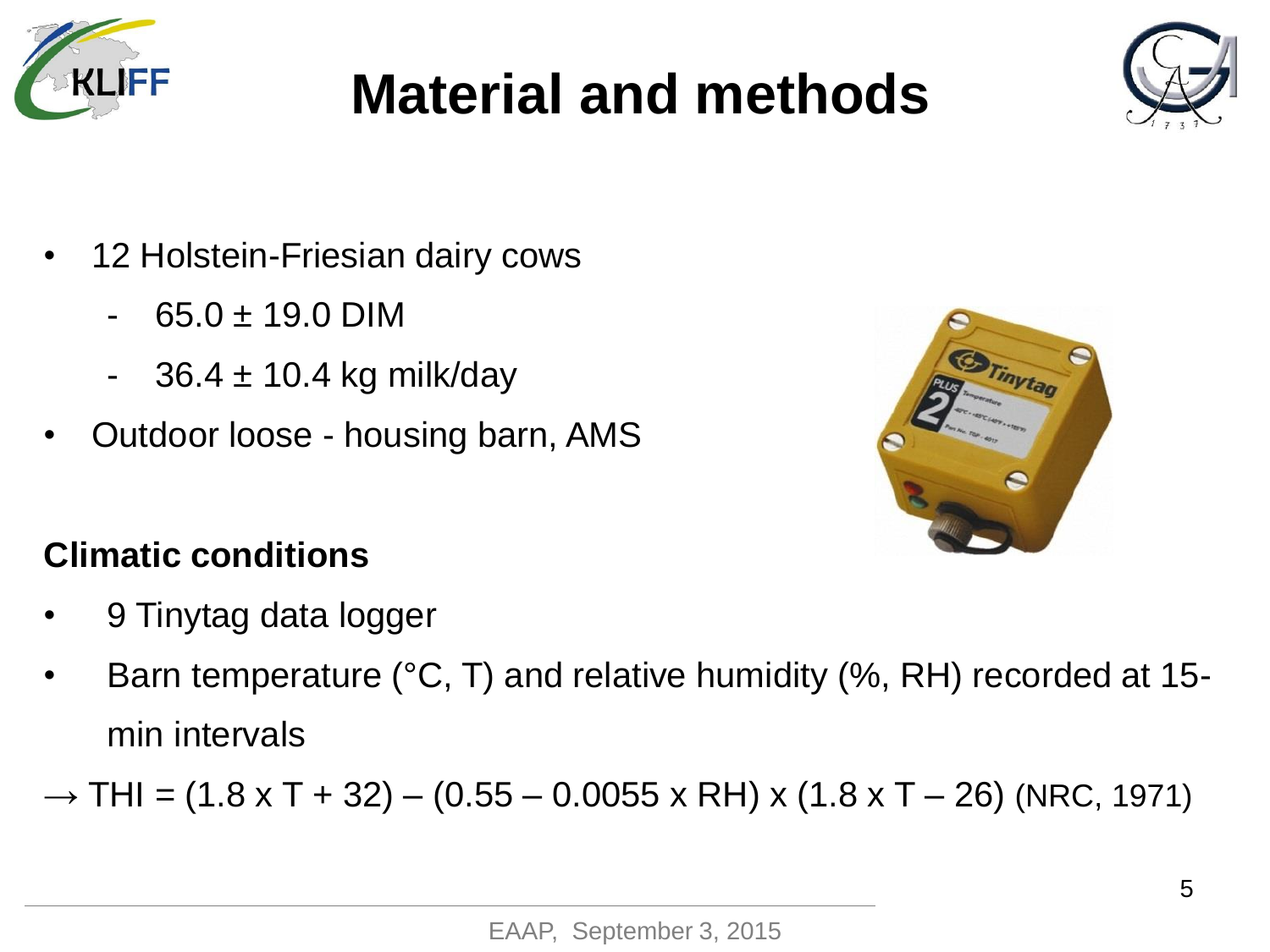





#### **Rectal and vaginal temperature**

- 5-day periods in June and October 2013
	- Digital Thermometer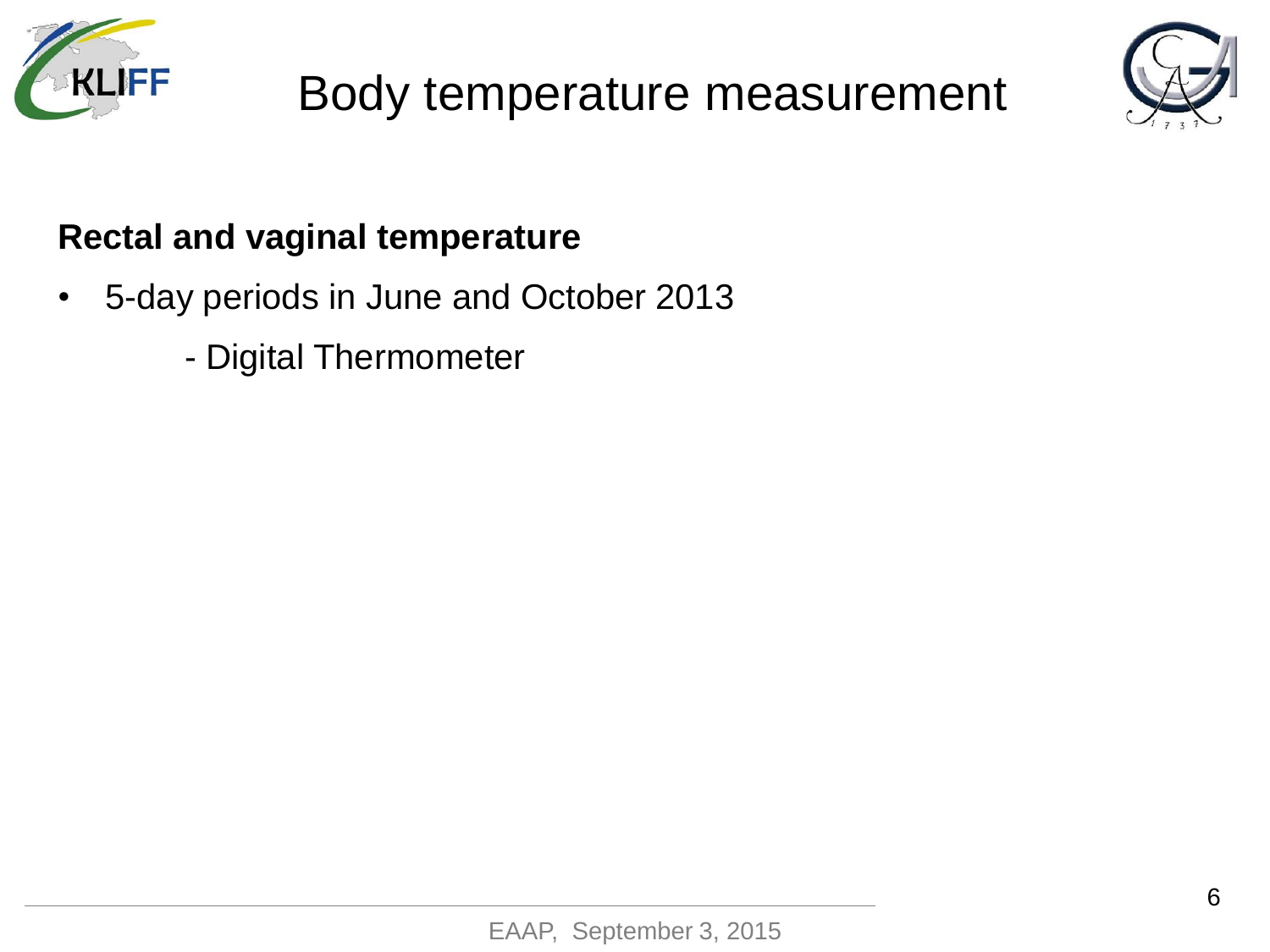





#### **Rectal and vaginal temperature**

- 5-day periods in June and October 2013
	- Digital Thermometer

#### **Reticular temperature**

- smaXtec pH and Temp Sensor (smaXtec animal care sales GmbH, Graz, Austria)
- Records every 10 min
- Wireless data transfer by mobile reader

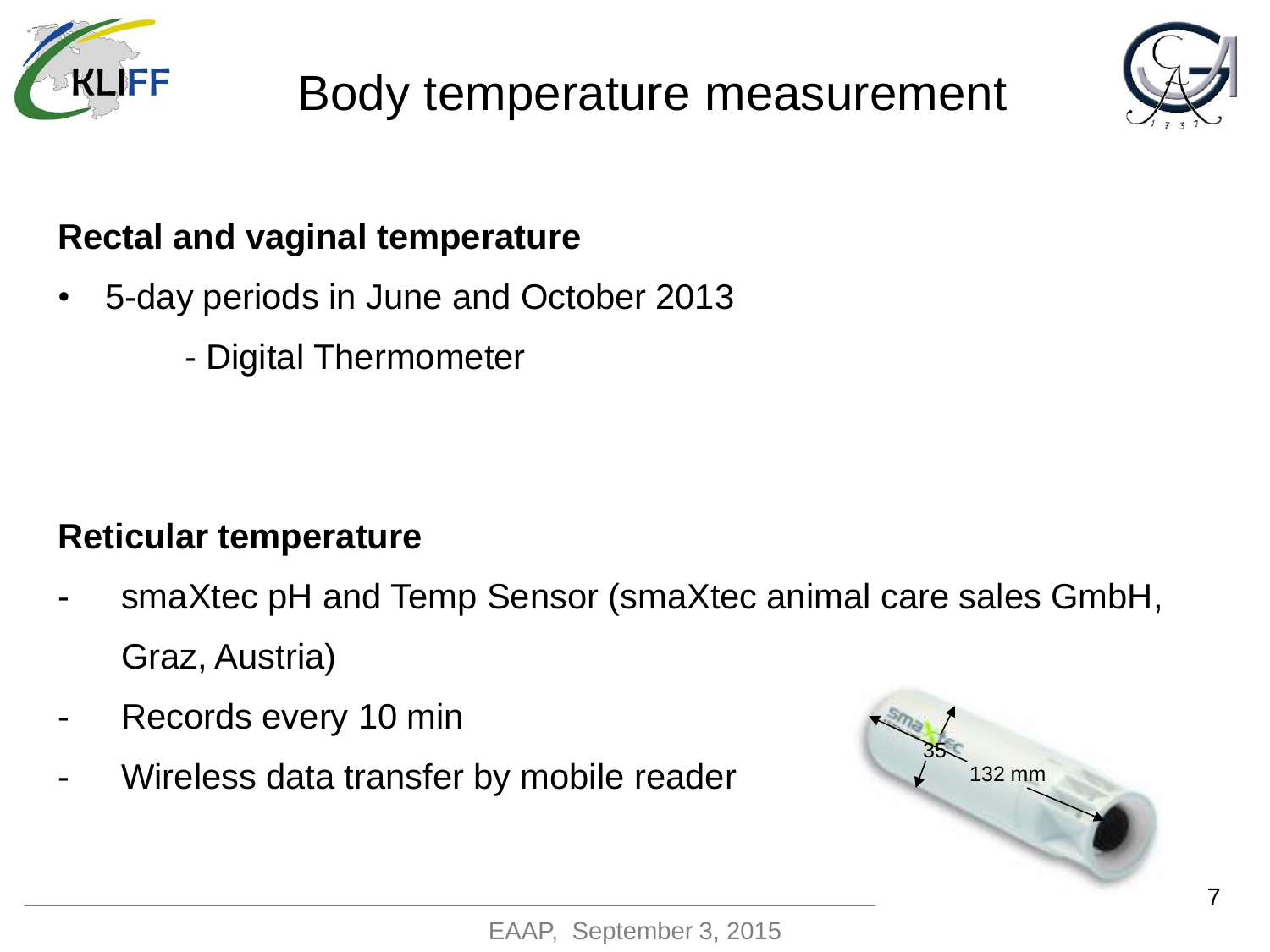



### **Rectal and vaginal temperatures**

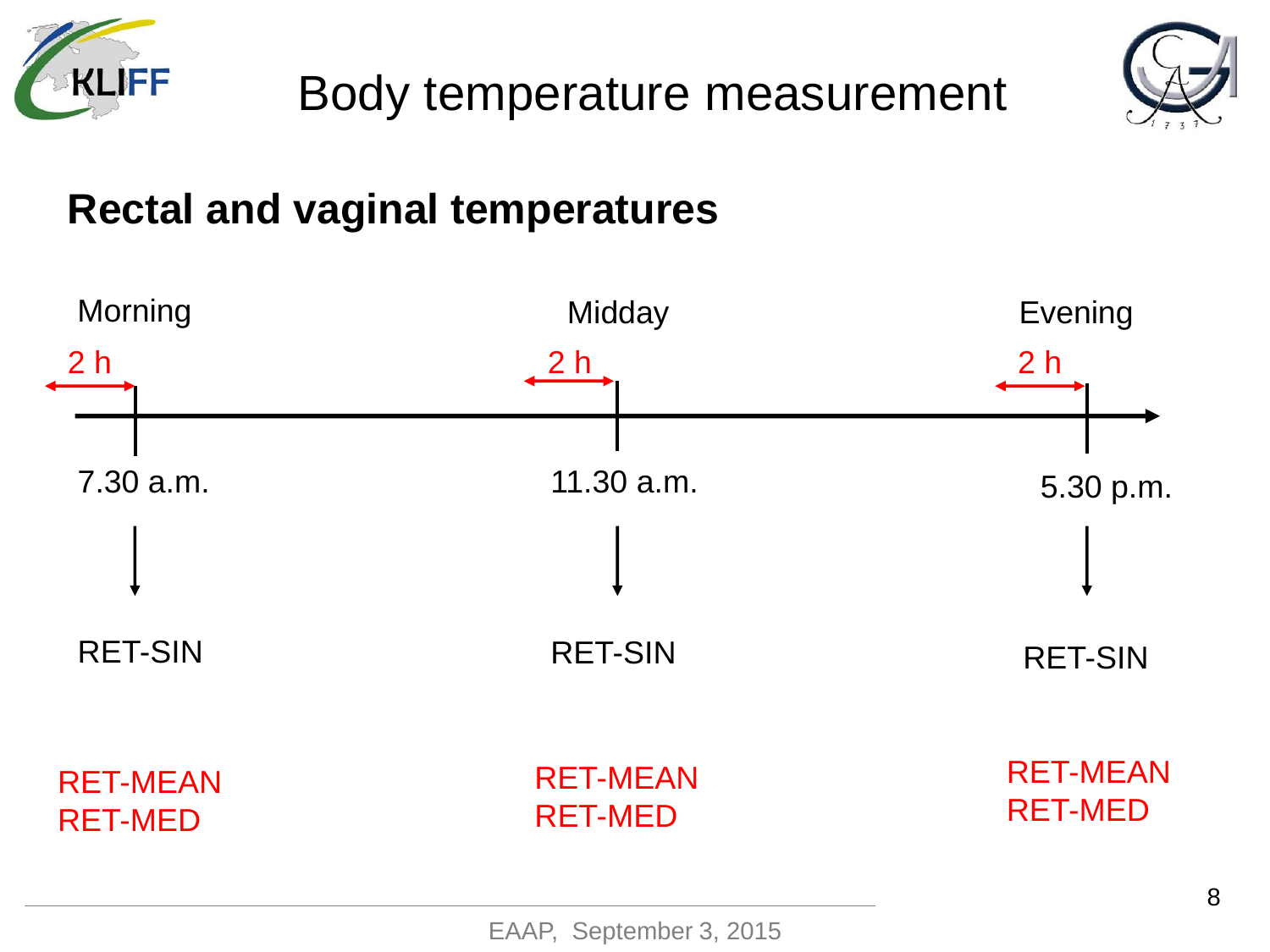## Statistical analysis

- Data analysis with SAS 9.3
- Correlation between methods (PROC CORR)
- Effects on BT (PROC MIXED):

 $Y_{ijklmn} = \mu + \mathsf{Meth}_i + \mathsf{Mo}_j + (\mathsf{Meth} \times \mathsf{Mo})_{ij} + \mathsf{Ti}_k + \mathsf{D}_l(\mathsf{Mo})_j + \mathsf{Cow}_m + e_{ijklmn}$ 

| $Y_{ijklmn}$   | $=$ BT-measurement                                                 |   |
|----------------|--------------------------------------------------------------------|---|
| $\mu$          | $=$ overall mean                                                   |   |
| $Meth_i$       | $=$ fixed effect of measurement method                             |   |
| $MO_i$         | $=$ fixed effect of month                                          |   |
|                | (Meth $x$ Mo) <sub>ii</sub> = interaction between method and month |   |
| $Ti_k$         | $=$ fixed effect of time of day                                    |   |
| $D_i (Mo)_i$   | $=$ fixed effect of day within month                               |   |
| $\text{Cow}_m$ | $=$ repeated effect of the cow                                     |   |
| $E_{ijklmn}$   | $=$ overall error                                                  | 9 |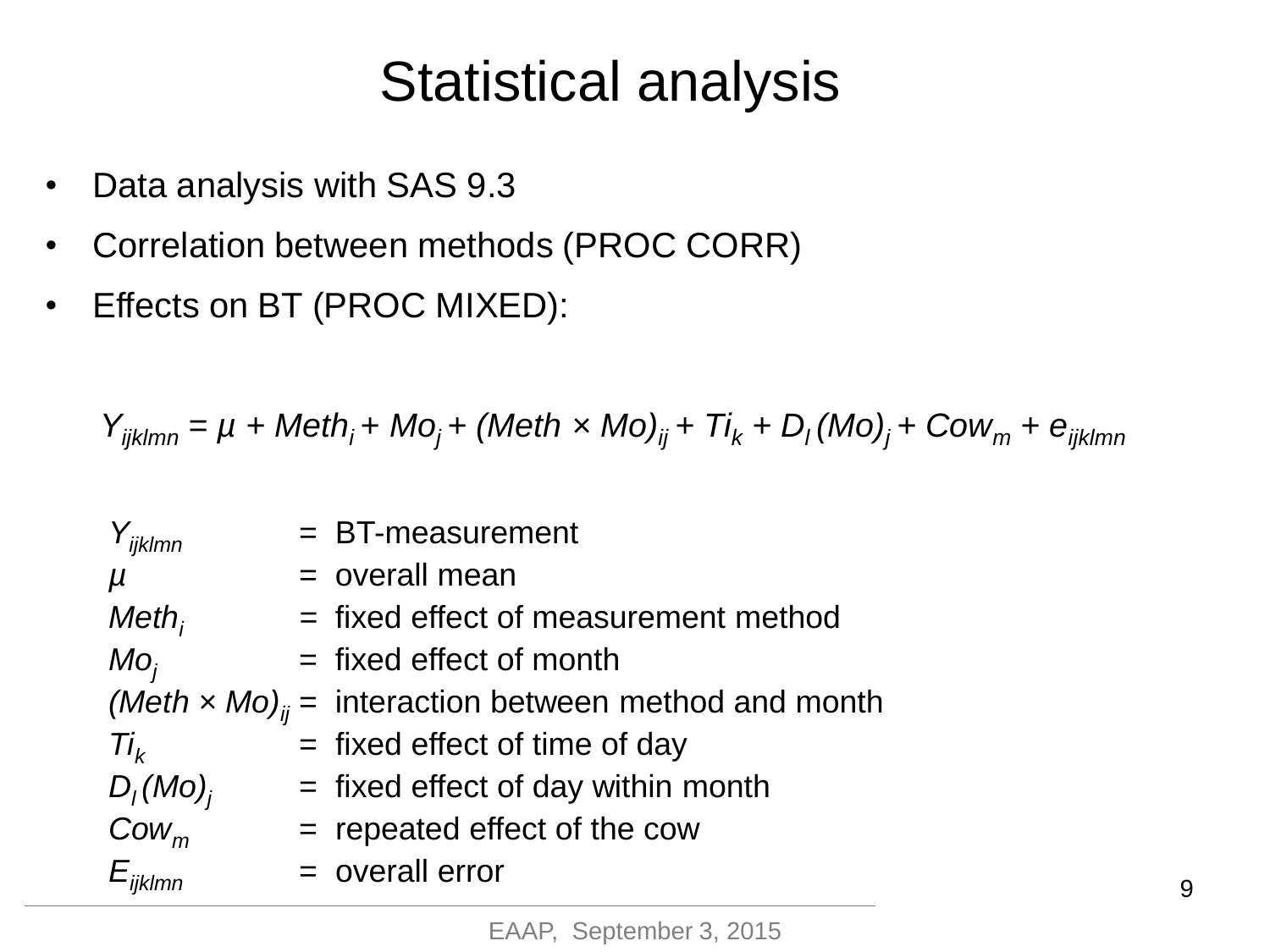



# **Results and Discussion**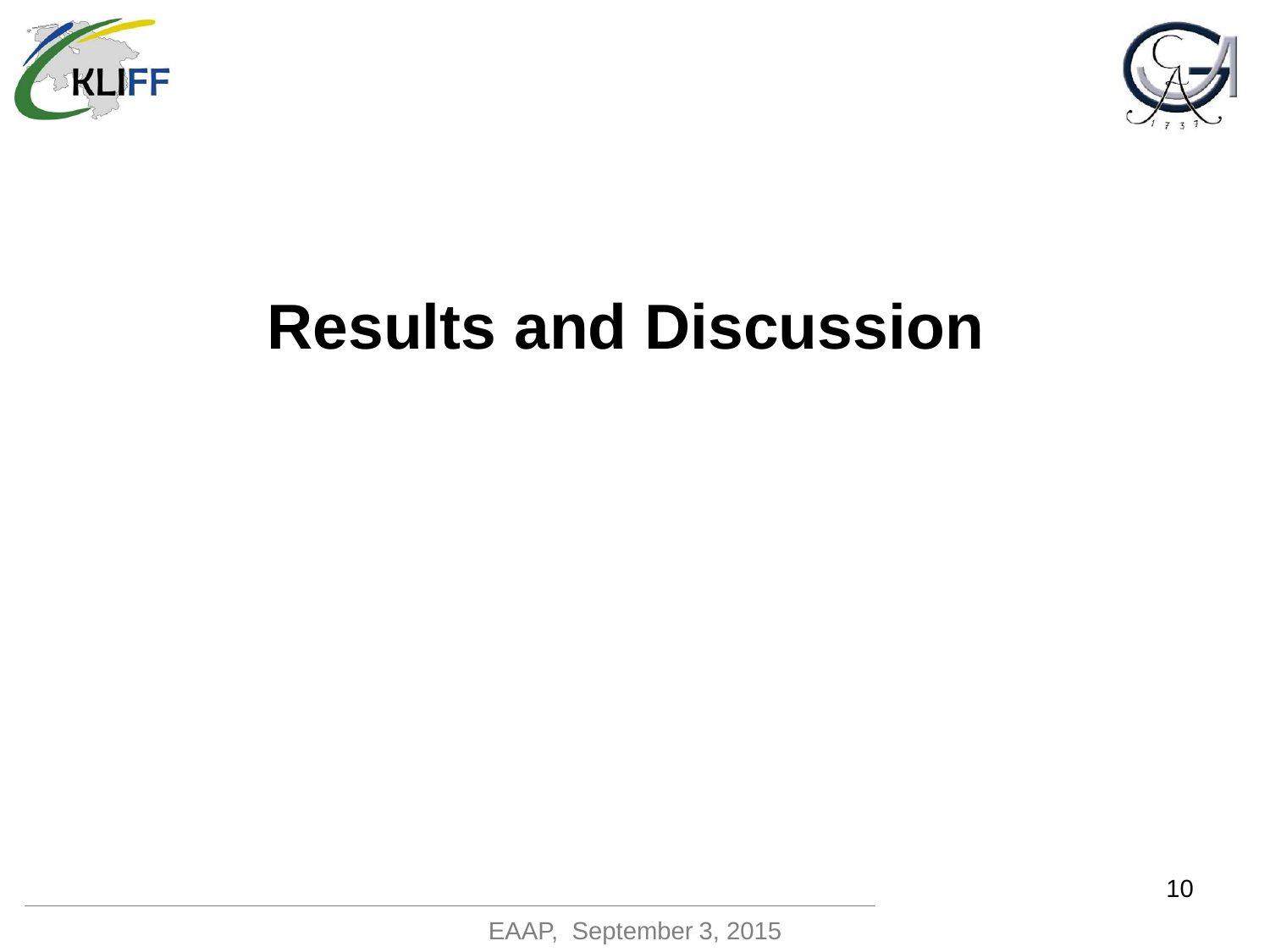### Frequencies of BT-measurements

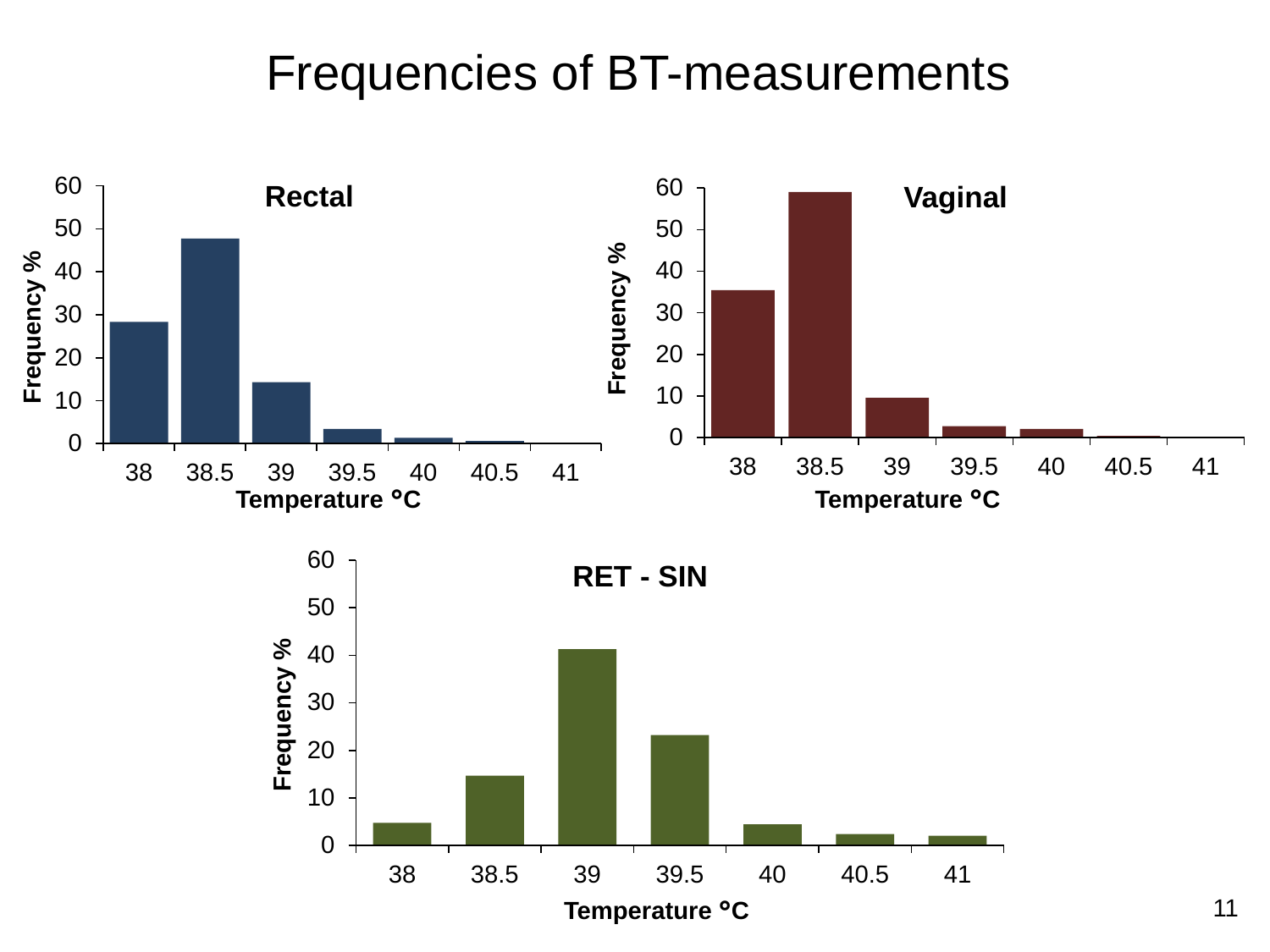### Frequencies of BT-measurements

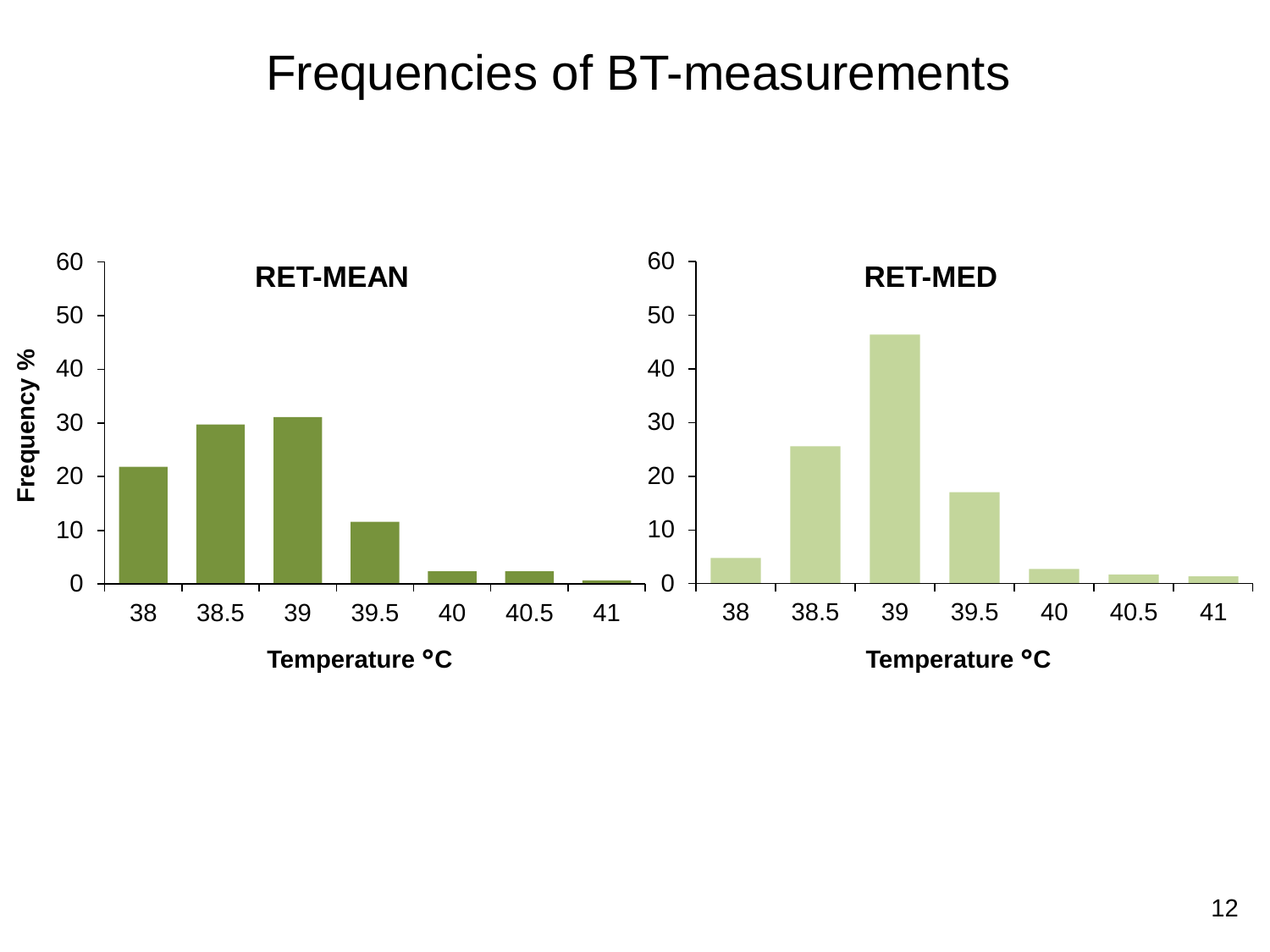

## study period

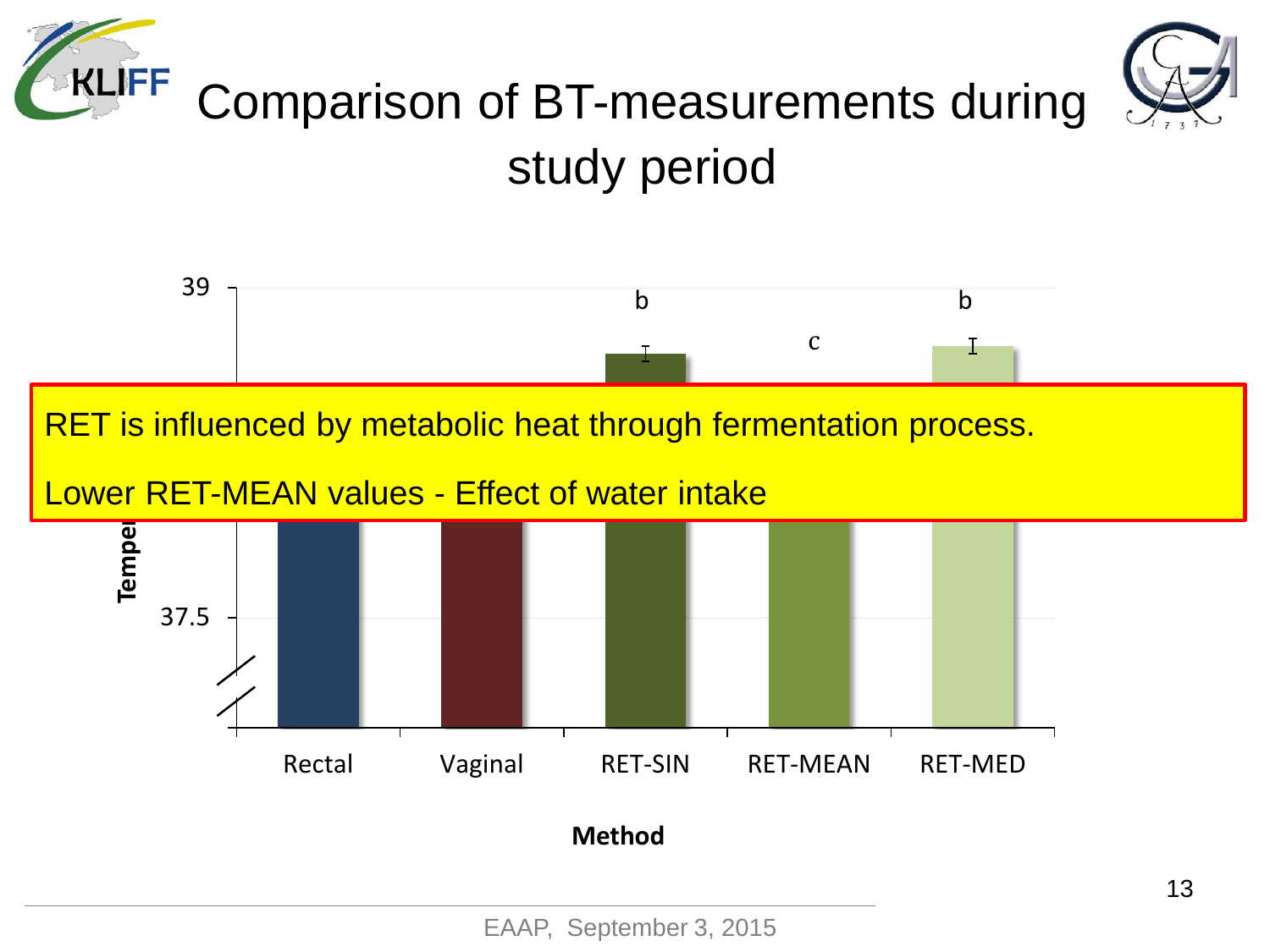



### Correlations between measurement methods during the study period

|         | Vaginal                  | <b>RET-SIN</b> | RET-MEAN  | RET-MED   |
|---------|--------------------------|----------------|-----------|-----------|
| Rectal  | $\vert 0.75 \rangle$ *** | $0.40***$      | $0.43***$ | $0.48***$ |
| Vaginal | $\blacksquare$           | $0.48***$      | $0.46***$ | $0.53***$ |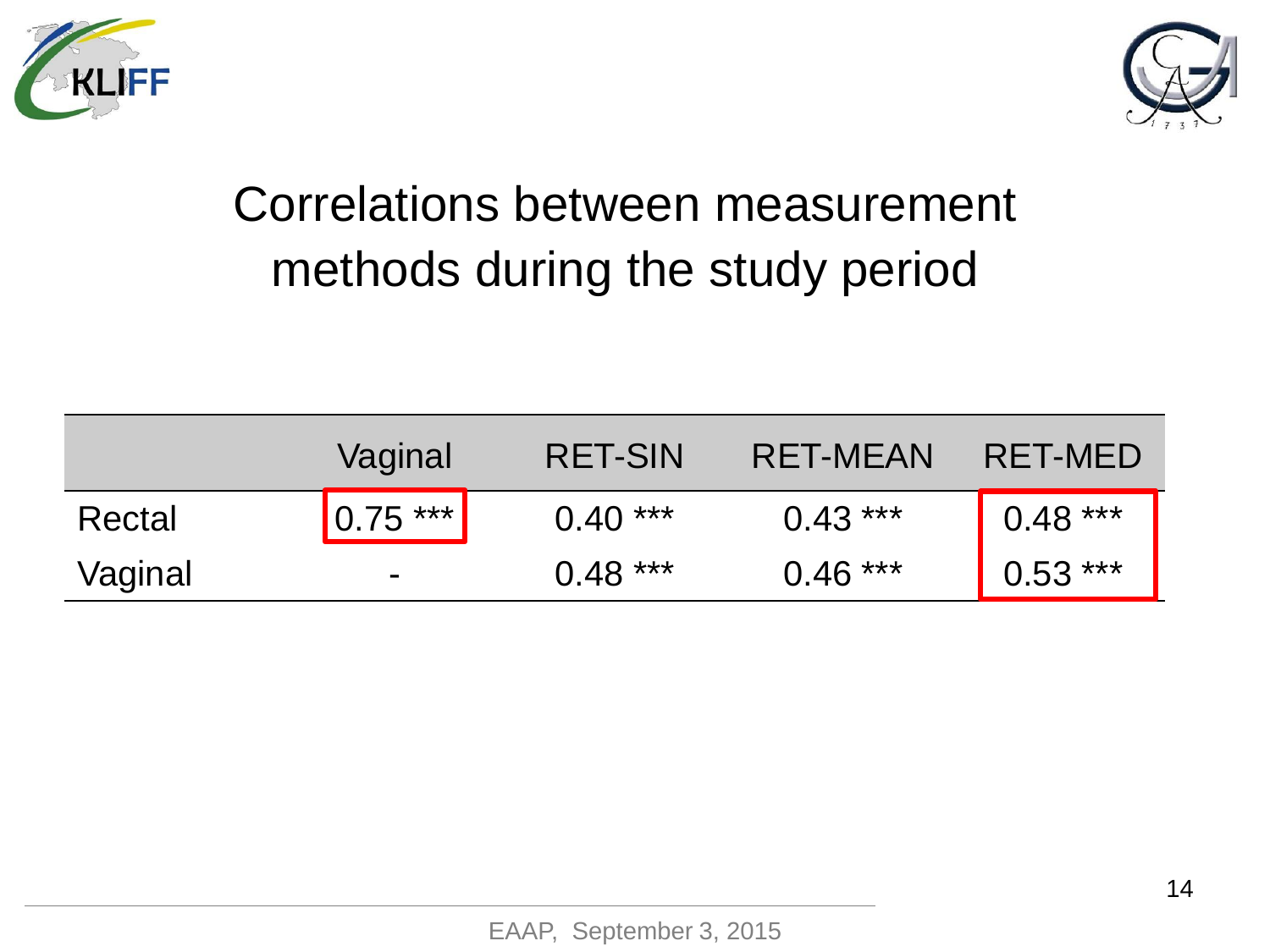



### - Climatic conditions -



EAAP, September 3, 2015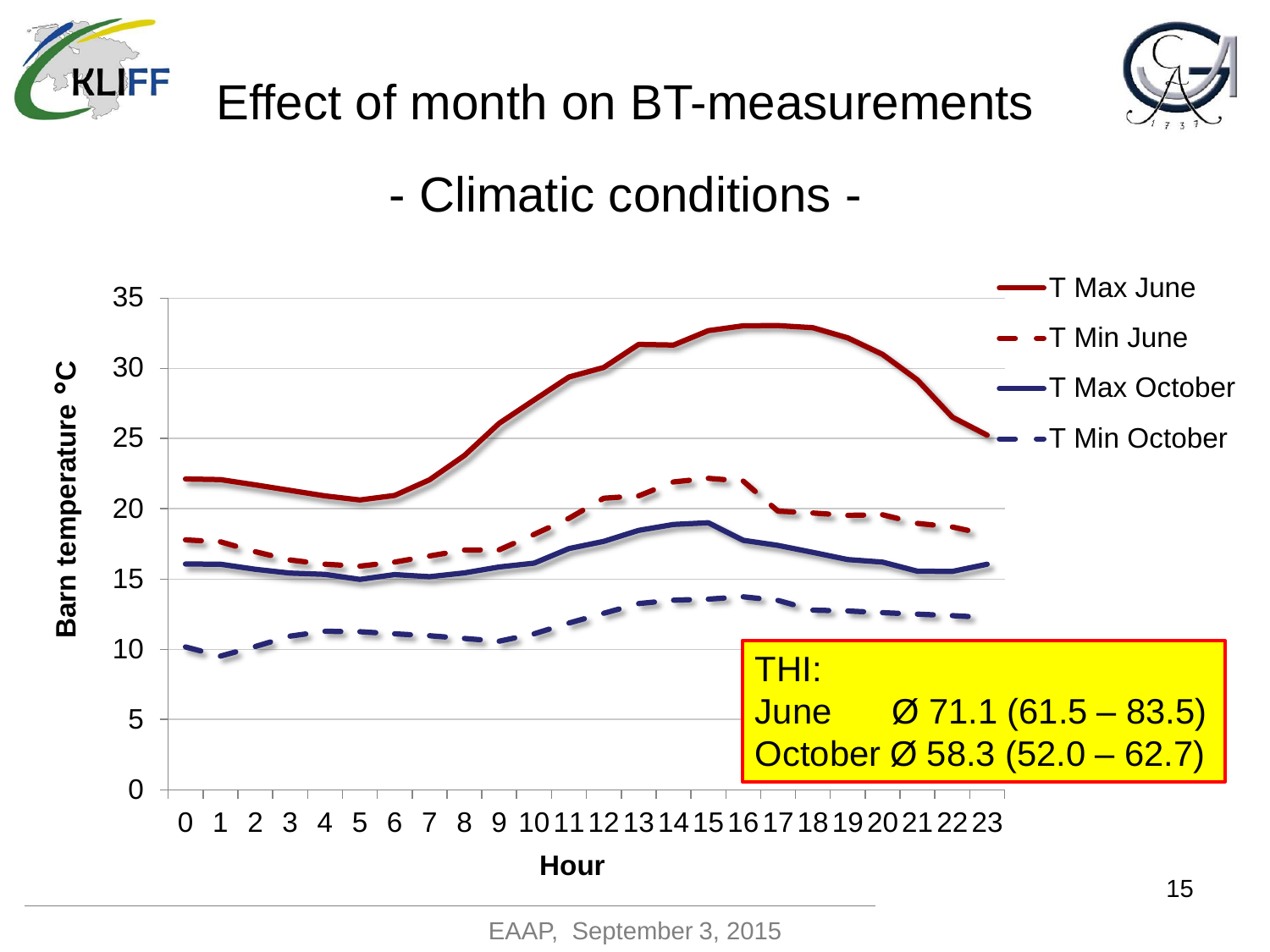



### Effect of month on BT-measurements

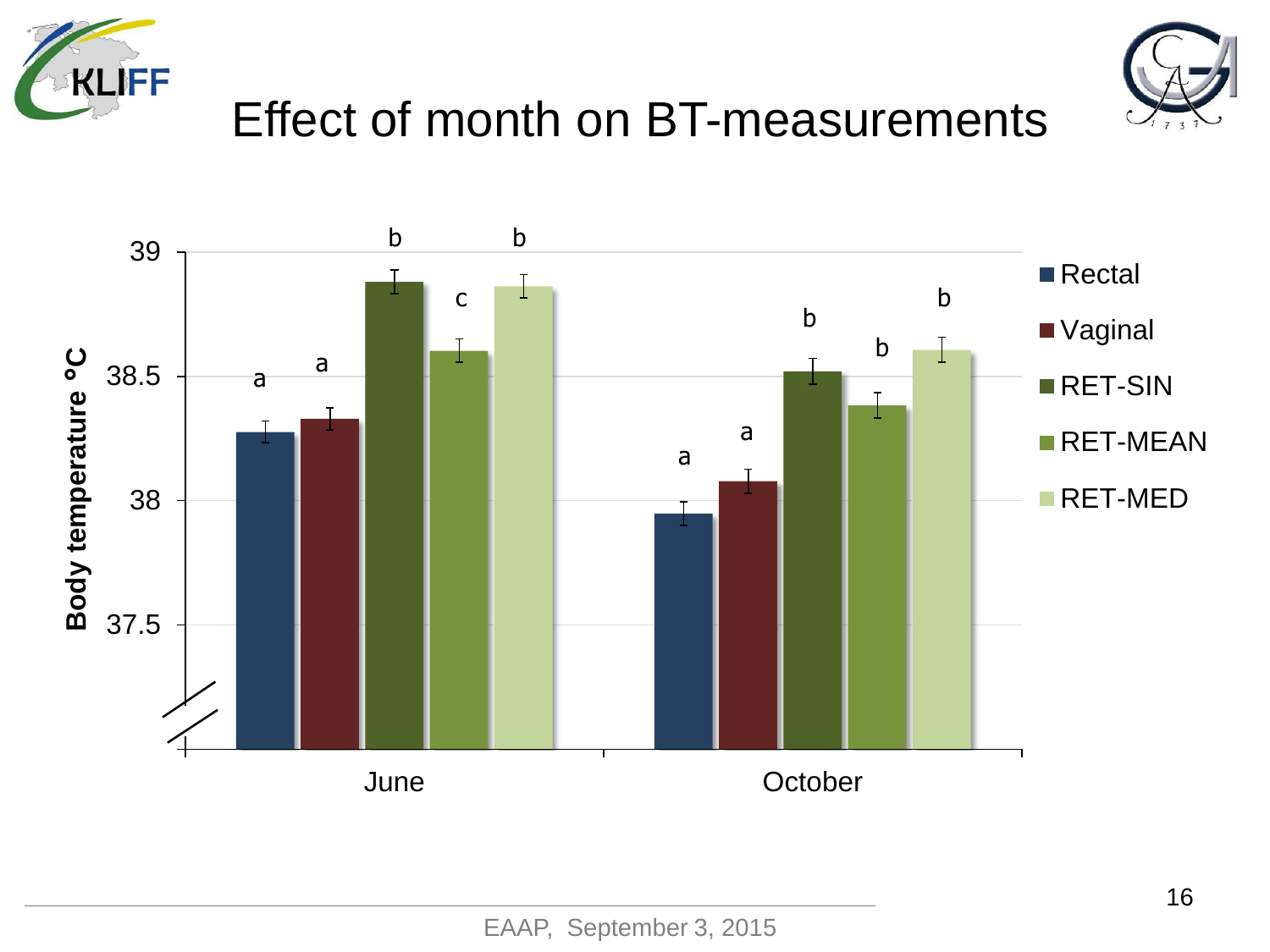

Effect of day time



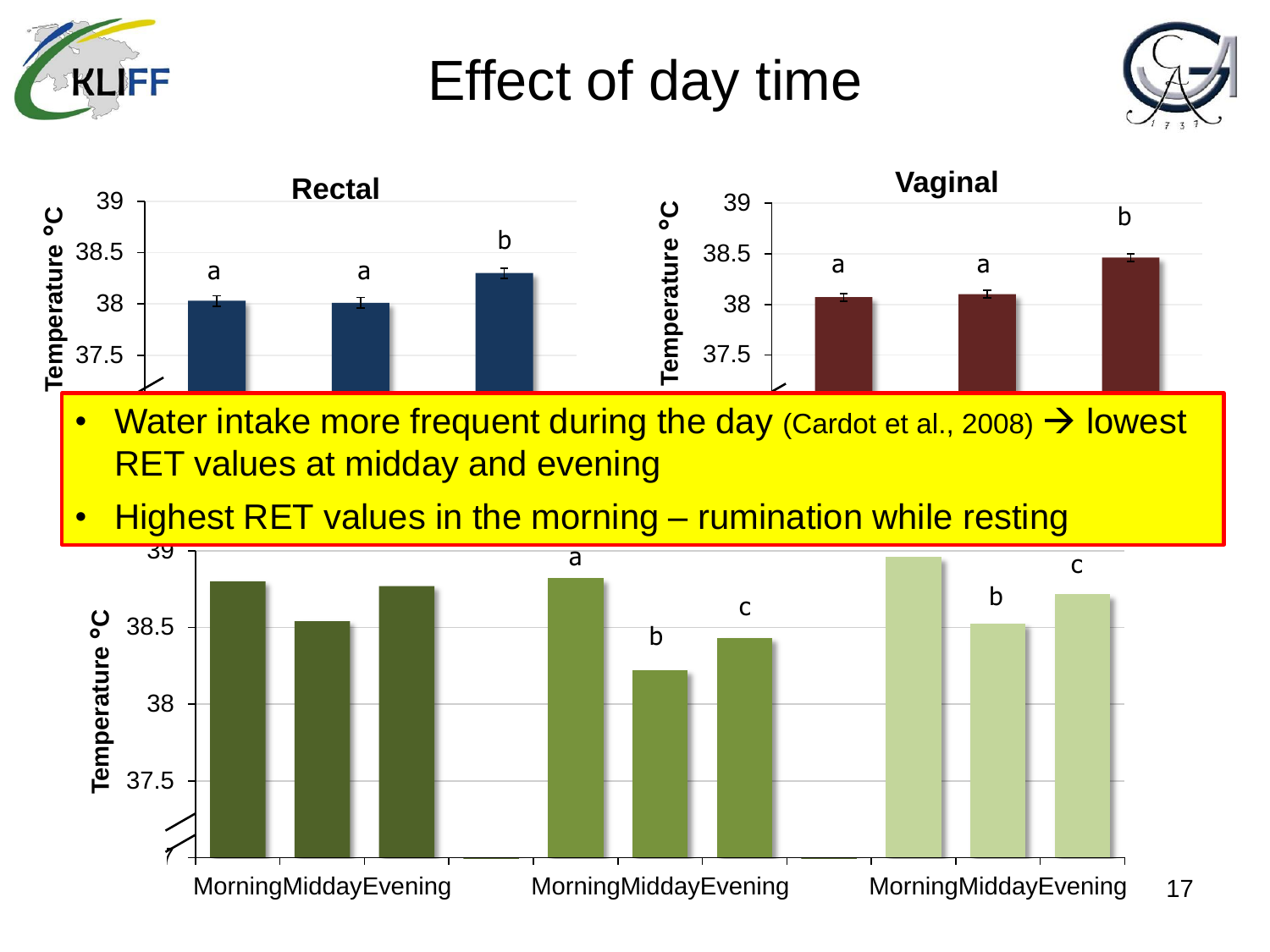



## **Conclusions**

• Highest correlation between rectal and vaginal temperaturge: lower correlation values to RET Permit is interesting the measured values in the measured values of the measured values of the measured values What temperature reflects the physiological status of the cow best ?

#### But:

measurement of RET is operator independent with the possibilty of a high daily recording frequency.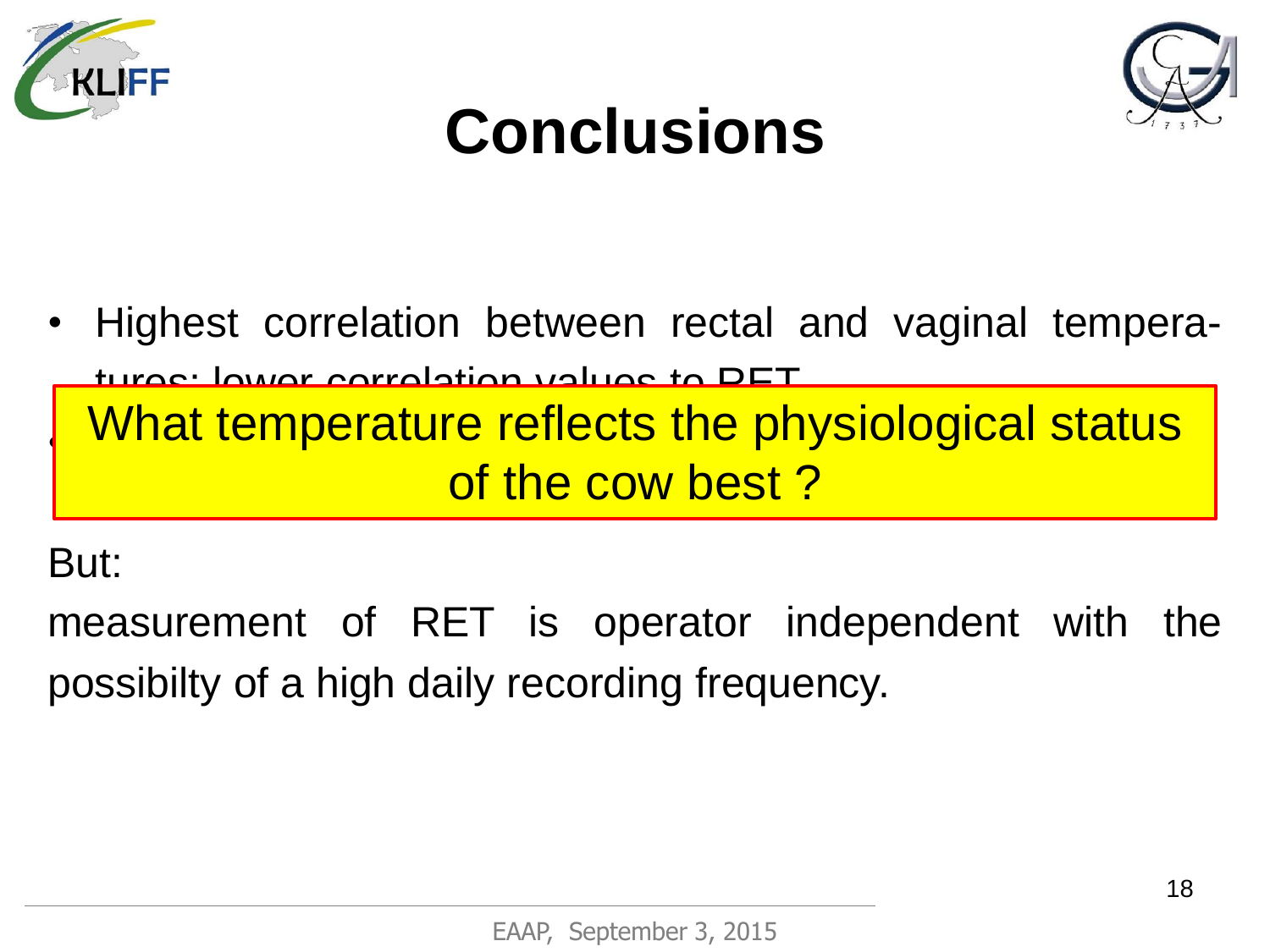



# **Thank you for your attention !**



Niedersächsisches Ministerium<br>für Wissenschaft und Kultur